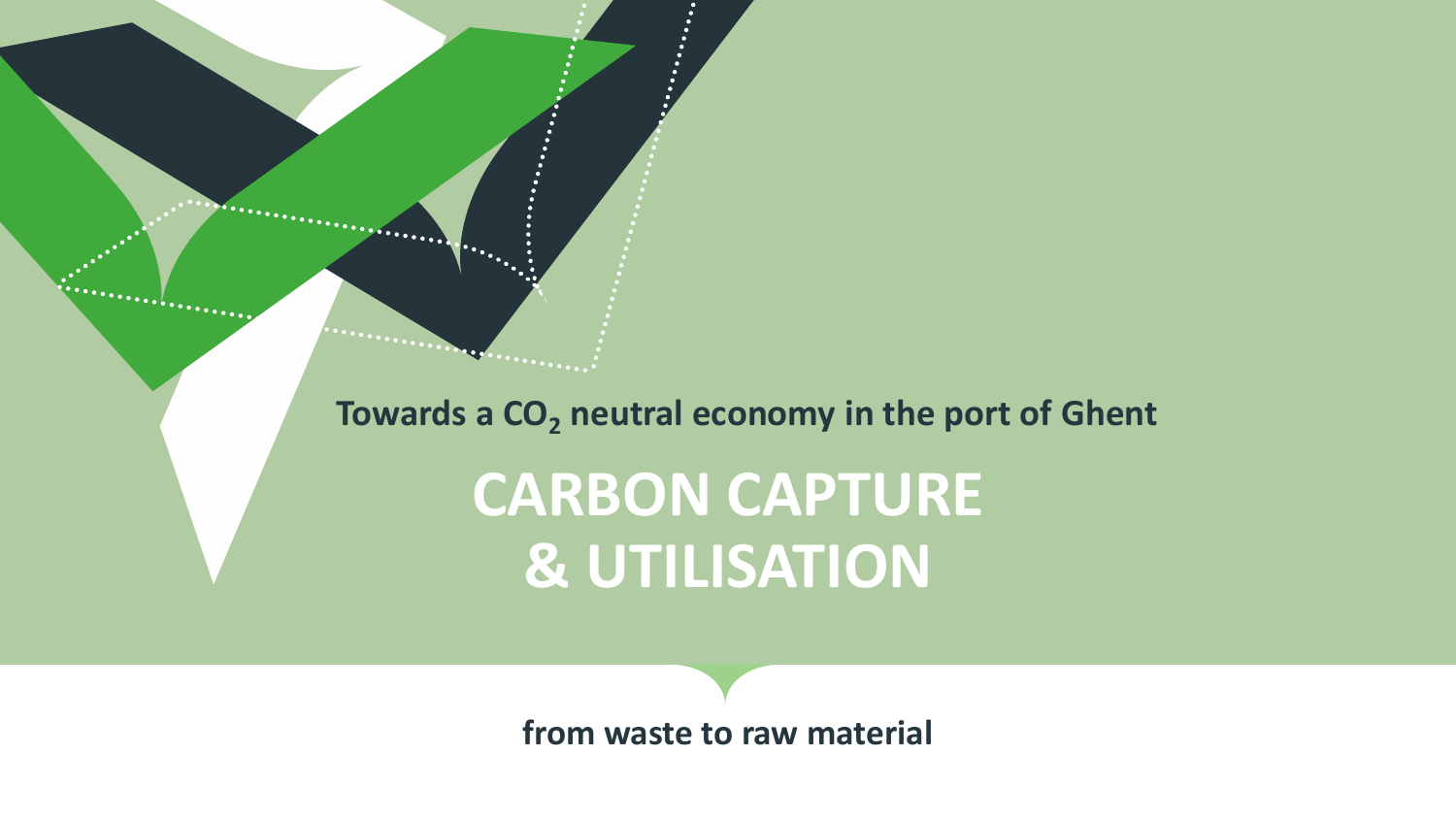

Powered by VITO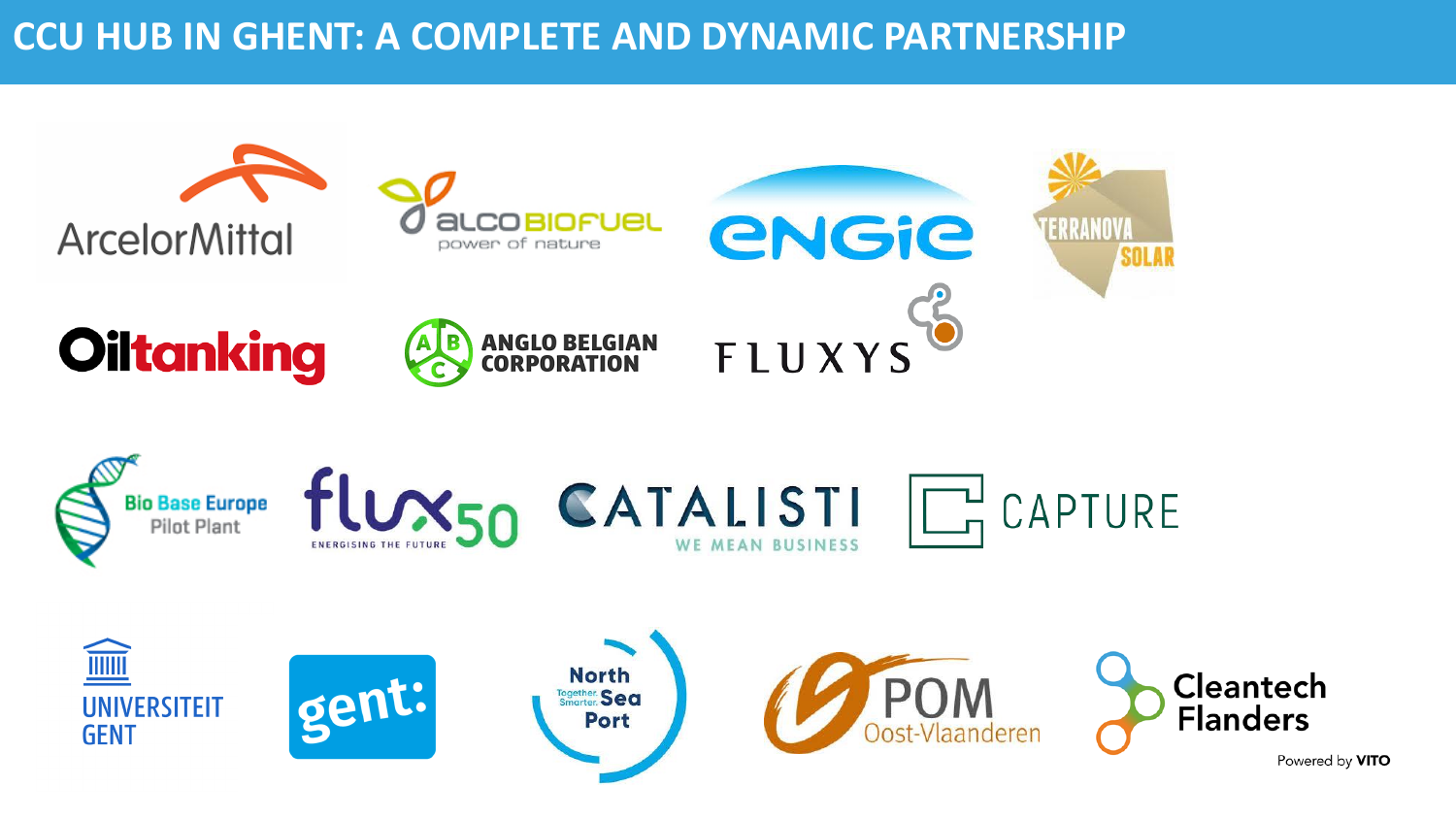# **CCU HUB IN GHENT: INTEGRATED CIRCULAR ECONOMY**



#### **GLOBAL PROJECT:**

- 300MW electrolyser: using 1800GWh/y of renewable electricity; producing 35000 tons/y of green hydrogen
- $\blacksquare$  CO<sub>2</sub> from steel industry: up to 257000 tons/y
- **Producing green methanol: about 187000 tons/y**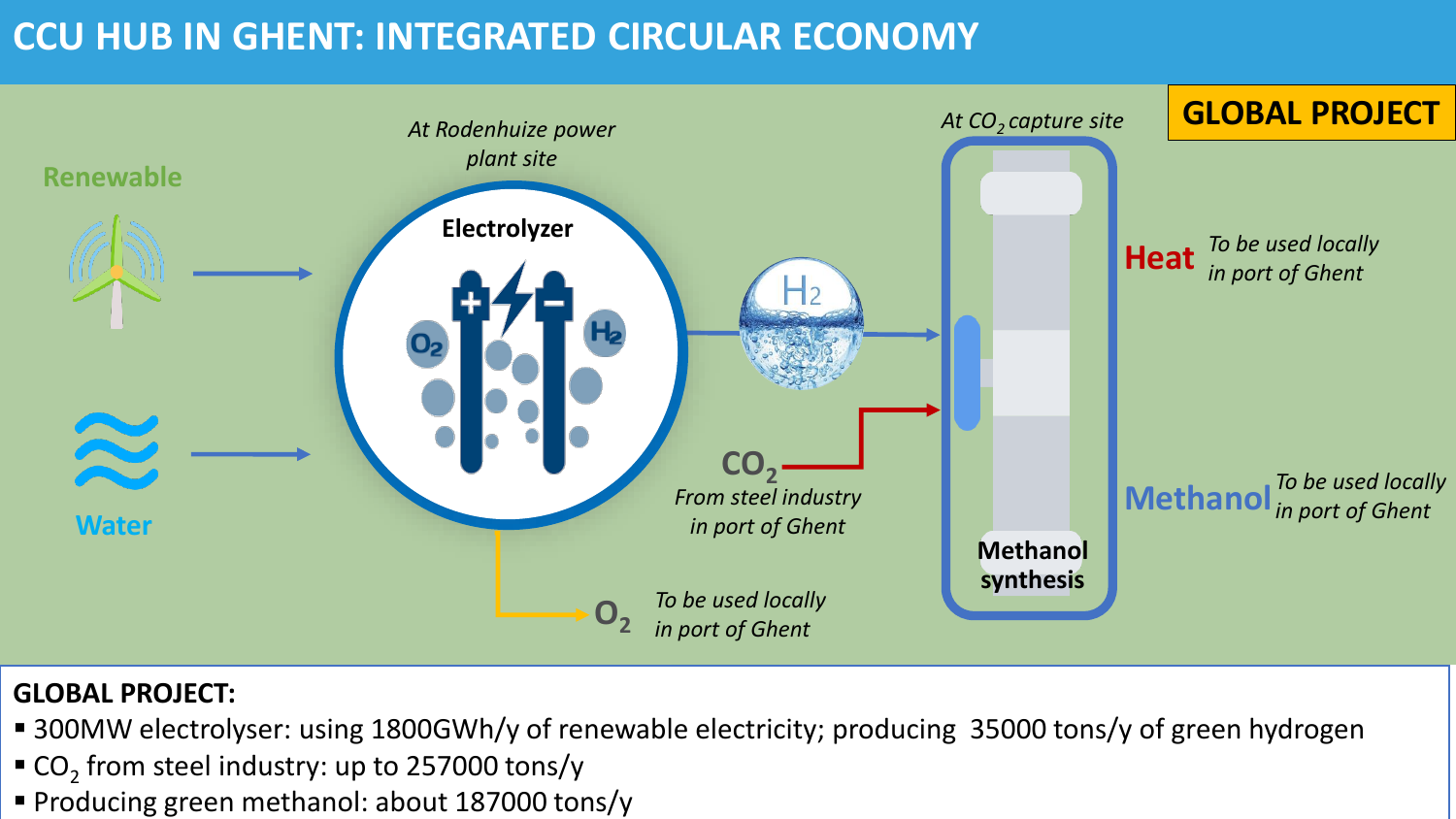## **CCU HUB IN GHENT: THE METHANOL DEMO PROJECT**

#### **DESCRIPTION:**

**DEMO PROJECT**

- 63MW electrolyser: using about 440 GWh/y of (new) renewable electricity; producing about 8600 tons/y of green hydrogen
- $\blacksquare$  Locally "produced" CO<sub>2</sub>: about 63000 tons/y will be used
- Producing green methanol: about 46000 tons/y

#### **COMMENTS:**

- All installations to be constructed at Rodenhuize power plant site
- $\texttt{C}$ O<sub>2</sub> can come from local industrial processes, local steel industry or on-site air capture
- Innovation through a combination of:
	- *Large scale water electrolysis plant*
	- *Large scale methanol synthesis plant*
	- *Local use of the green methanol: circular economy*
	- *Produced green methanol will be used by local companies to greenify further their biofuel production*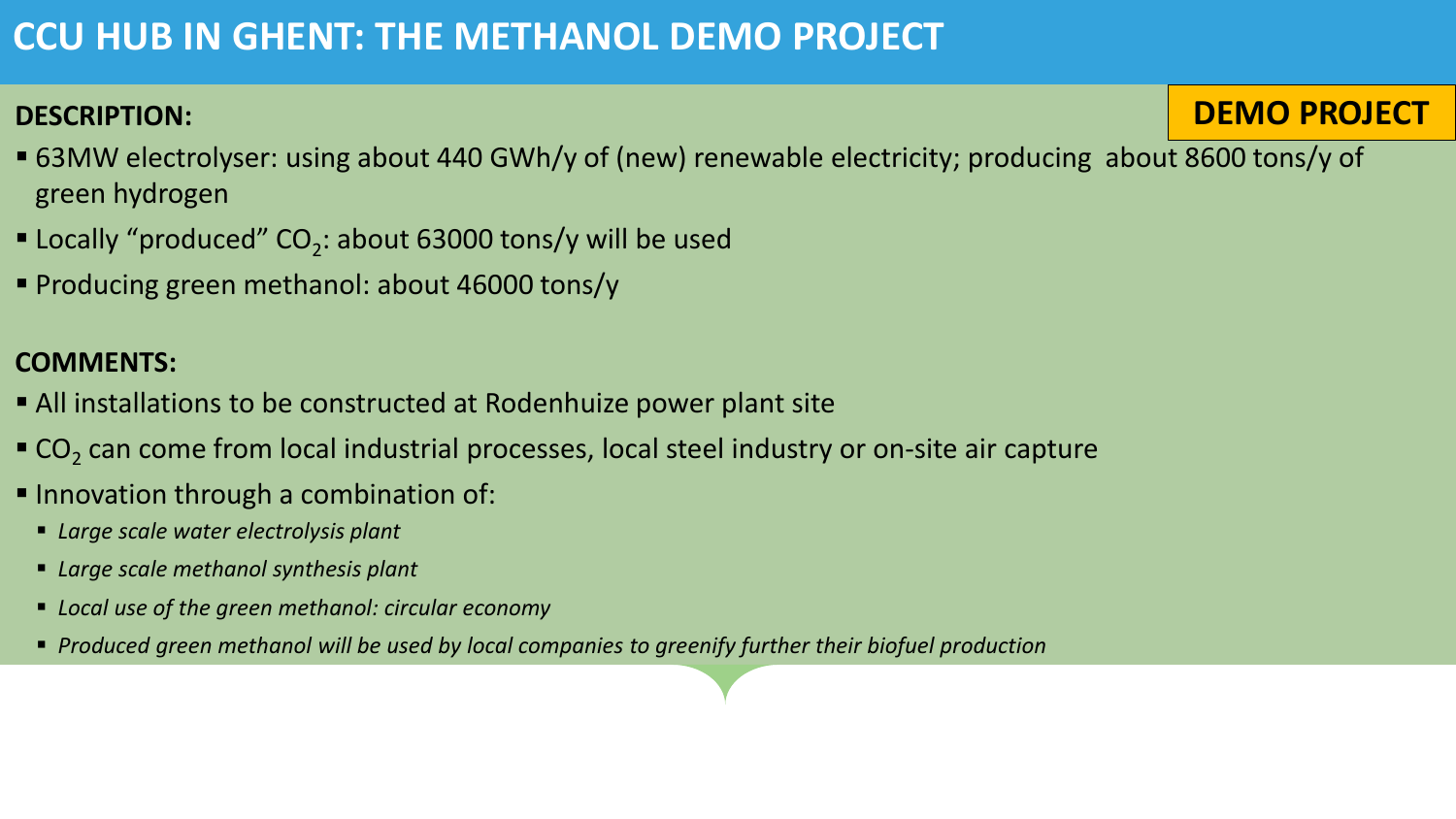### **CCU HUB IN GHENT: THE METHANOL DEMO PROJECT**



- Capex: about 70-80 MEUR, to be confirmed by binding offers from suppliers
- Gap of about 5-10 MEUR/year to cover operating costs; to be compensated by a combination of (1) premium for green methanol fuel, (2) increase in ETS CO<sub>2</sub> valorisation, (3) project assistance
- $\blacksquare$  + Need for capex subsidies to reimburse (part of) the investment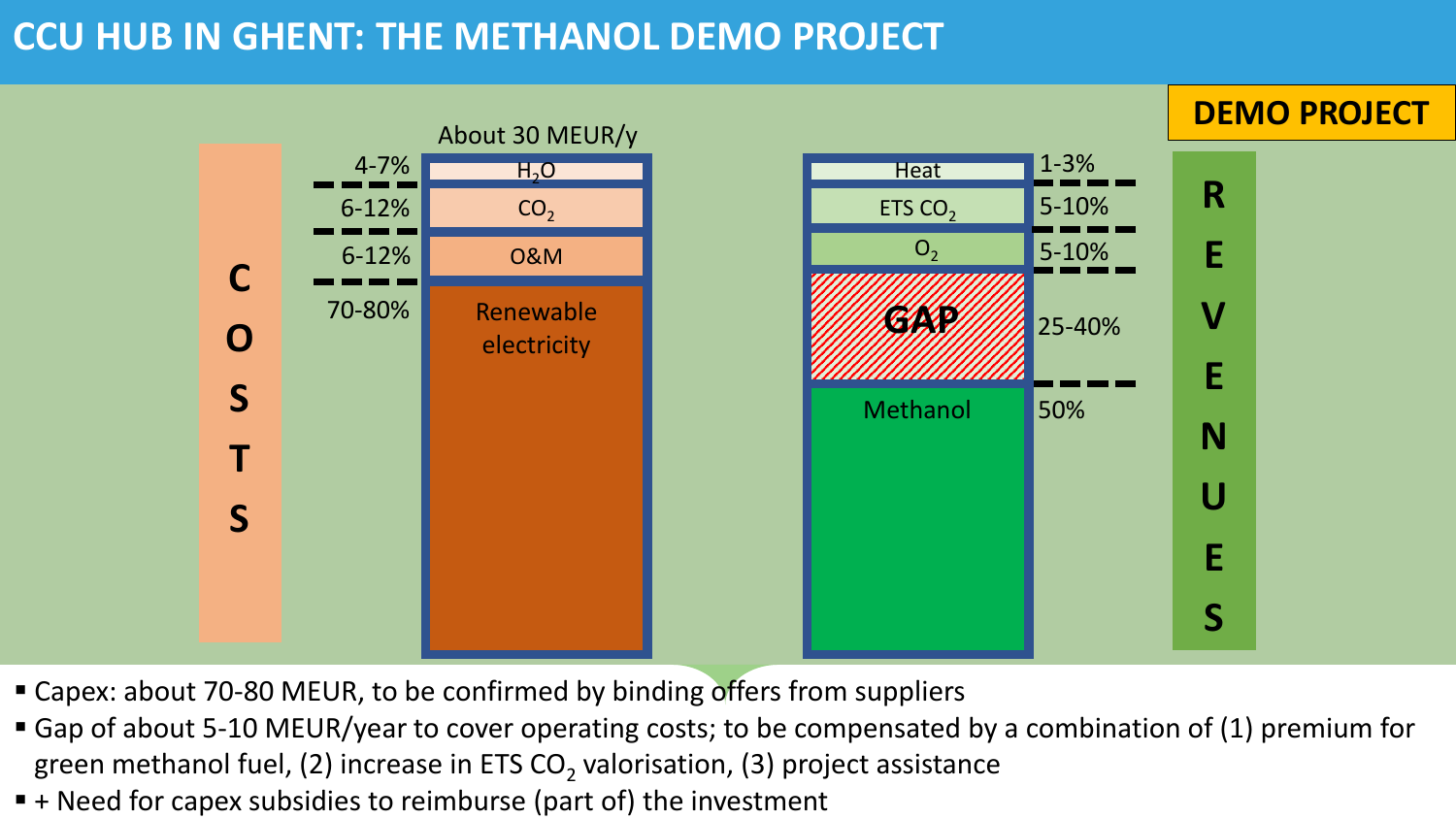# **CCU HUB IN GHENT: FUTURE TIMELINE**

| Step 1: DEMO project of 63MWe                                                        | 2023                                                               |
|--------------------------------------------------------------------------------------|--------------------------------------------------------------------|
| Producing green methanol                                                             |                                                                    |
| Step 2: Scaling up to about 300MWe                                                   | 2027                                                               |
| <b>• Producing green methanol, ammonia, methylamines, formic acid,</b>               |                                                                    |
| <b>Step 3: Preparing large scale infrastructure</b>                                  | 2030                                                               |
| Related to $CO/CO2/H2/O2/$                                                           |                                                                    |
|                                                                                      | Financial support from Innovation Fund / Moonshot Program Flanders |
| <b>Step 4: Ready to produce</b>                                                      | 2040                                                               |
| Innovative products s.a. fatty acids, esters, proteins, etc from $H_2$ and excess CO |                                                                    |
| Grid services in a local environment accessible for multiple companies               |                                                                    |
|                                                                                      |                                                                    |

Self supporting business